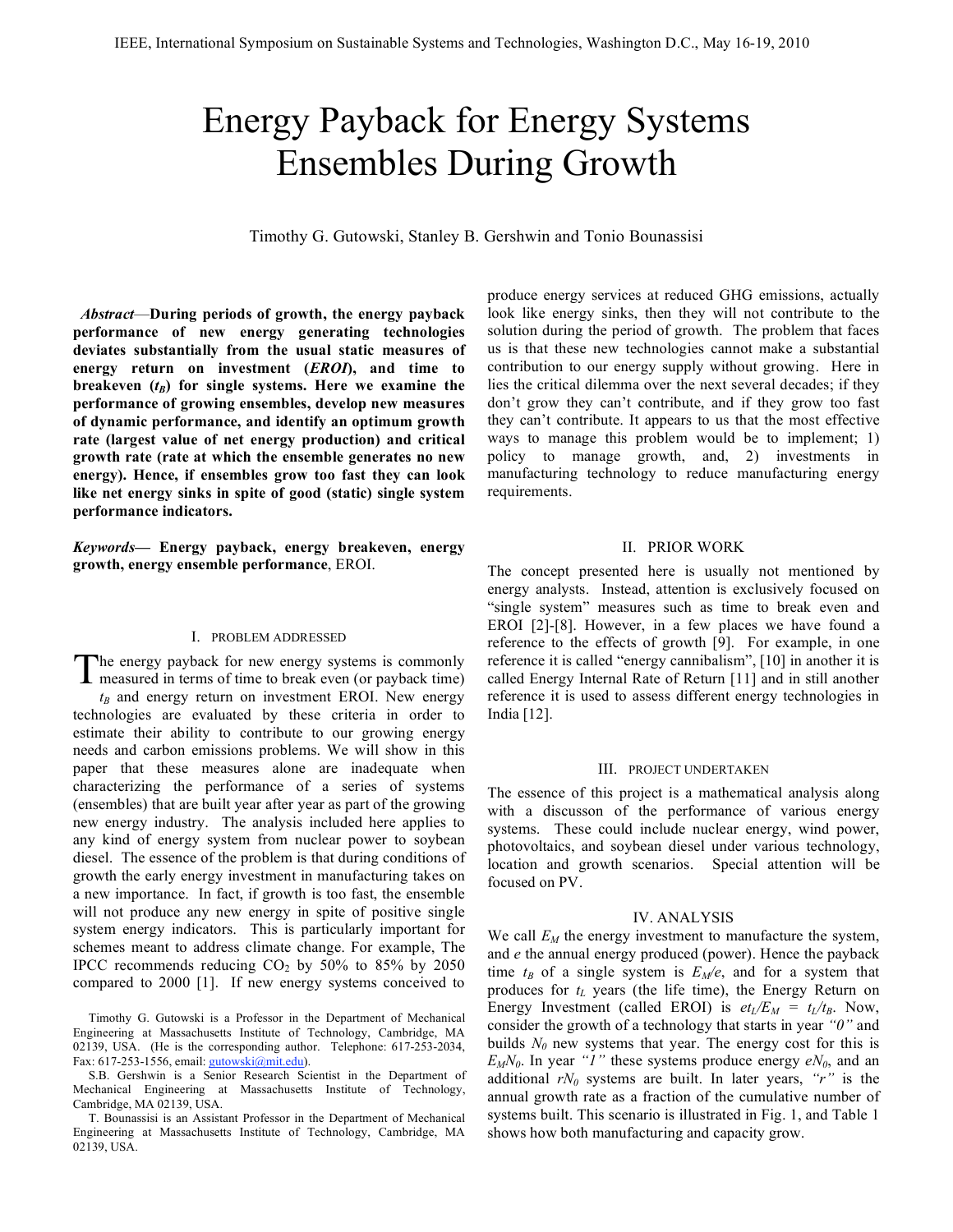

Fig 1**.** Representation of a growing energy ensemble showing energy invested in manufacturing, E1, E2 etc., and energy produced, e1, e2 etc., after installation. Time proceeds to the right.

TABLE I CALCULATION OF ENERGY ENSEMBLE PARAMETERS

| Year           | Mfg. this year      | Cum. Mfg.       | Cap. Added          | Cum. Cap             |
|----------------|---------------------|-----------------|---------------------|----------------------|
| $\theta$       | $\rm N_{o}$         | $N_{o}$         | $\Omega$            |                      |
|                | rN <sub>o</sub>     | $+ r)N_0$       | $N_{\alpha}$        | N。                   |
| $\overline{c}$ | $r(1 + r)N_0$       | $+ r2No$        | $rN_{\rm o}$        | $(1 + r)N_0$         |
| -3             | $r(1 + r)^2N_0$     | $(1 + r)^3 N_0$ | $r(1 + r)N_0$       | $(1 + r)^{2}N_{0}$   |
| 4              | $r(1 + r)^{3}N_{o}$ | $(1 + r)^4 N_0$ | $r(1 + r)^{2}N_{o}$ | $(1 + r)^3 N_0$      |
|                |                     |                 |                     |                      |
|                |                     |                 |                     |                      |
|                |                     |                 |                     |                      |
| $\ddotsc$      |                     |                 |                     | $\ddot{\phantom{0}}$ |
| $\mathbf n$    | $r(1 + r)^{n-1}N$ . | $(1 + r)^n N_0$ |                     | $\sqrt{n-1}N_0$      |

Note that when talking about the growth of an energy generating technology one usually speaks of capacity. When talking about payback one speaks of actual energy produced. These are not the same, yet here we combine the two topics. In this paper, when we refer to "capacity" we are referring to the actual energy the system is expected to produce under normal conditions. Hence the cumulative energy invested in the manufacturing of the new energy systems after n years is just

$$
\varepsilon_M = E_m N_o (1+r)^n \tag{1}
$$

On the other hand, the cumulative energy produced is just the sum of column 5 in Table 1 times "e", up to year n, where *O* ≤ *n* ≤  $t_L$ .

$$
\varepsilon_p = \sum_{i=1}^n eN_o (1+r)^{i-1} = \frac{eN_o}{r} [(1+r)^n - 1]
$$
 (2)

This gives the total net energy for year n as,

$$
\varepsilon_T = -\varepsilon_M + \varepsilon_p = \frac{eN_o}{r} [(1 - rt_B)(1 + r)^n - 1] \tag{3}
$$

Note that the systems listed in column four of Table 1 (labeled "Cap. Added") give the age distribution for systems in the ensemble by year. For example, in year  $t_L + I$ ,  $N_o$  systems will be retired; for  $t_L + 2$ ,  $rN_o$  are retired, for  $t_L + 3$ ,  $r(1 + r)N_o$  etc. In general we will confine our analysis to the time period  $0 \leq n \leq t_L$ .

### V. ENSEMBLE PERFORMANCE MEASURES

We are interested in the net energy (equation (3)) and the payback performance of growing energy ensembles. From equations (1) and (2) we can form the new payback measures for ensembles as;

a) the ensemble energy return on investment *or "EsEROI"* as

$$
EsEROI = \frac{\varepsilon_p}{\varepsilon_M} = \frac{1}{rt_B} \frac{(1+r)^n - 1}{(1+r)^n}
$$
(4)

(Generally, this will be evaluated at  $n = t_L$ ). And

b) the ensemble payback time, as the time required to achieve  $\mathcal{E}_T(n_B) = 0$ . This is given as

$$
n_B = -\frac{\log(1 - rt_B)}{\log(1 + r)}\tag{5}
$$

Now with (3) (4) and (5) we can make the following observations.

#### *A. Zero Growth Rate*

At zero growth rate the ensemble measures go to single system values. That is,  $as r \rightarrow 0$ , and for  $n = t_L$ ,  $\varepsilon_T \rightarrow N_o (et_L E_M$ ) and  $E$ *sEROI*  $\rightarrow$  *EROI*.

### *B. Optimum Growth Rate*

There is an optimum growth rate at which the net energy produced (3) obtains a maximum. For  $n = t_L$ , and  $t_L/t_B$  = *EROI*  $\geq$  6 *and t<sub>B</sub>*  $\geq$  *1* a very good approximation for the optimum growth rate is,

$$
r_{opt} = \frac{t_L - 1 + \sqrt{\left[ (t_L - 1)^2 - 4t_L t_B \right]}}{2t_L t_B}
$$
(6)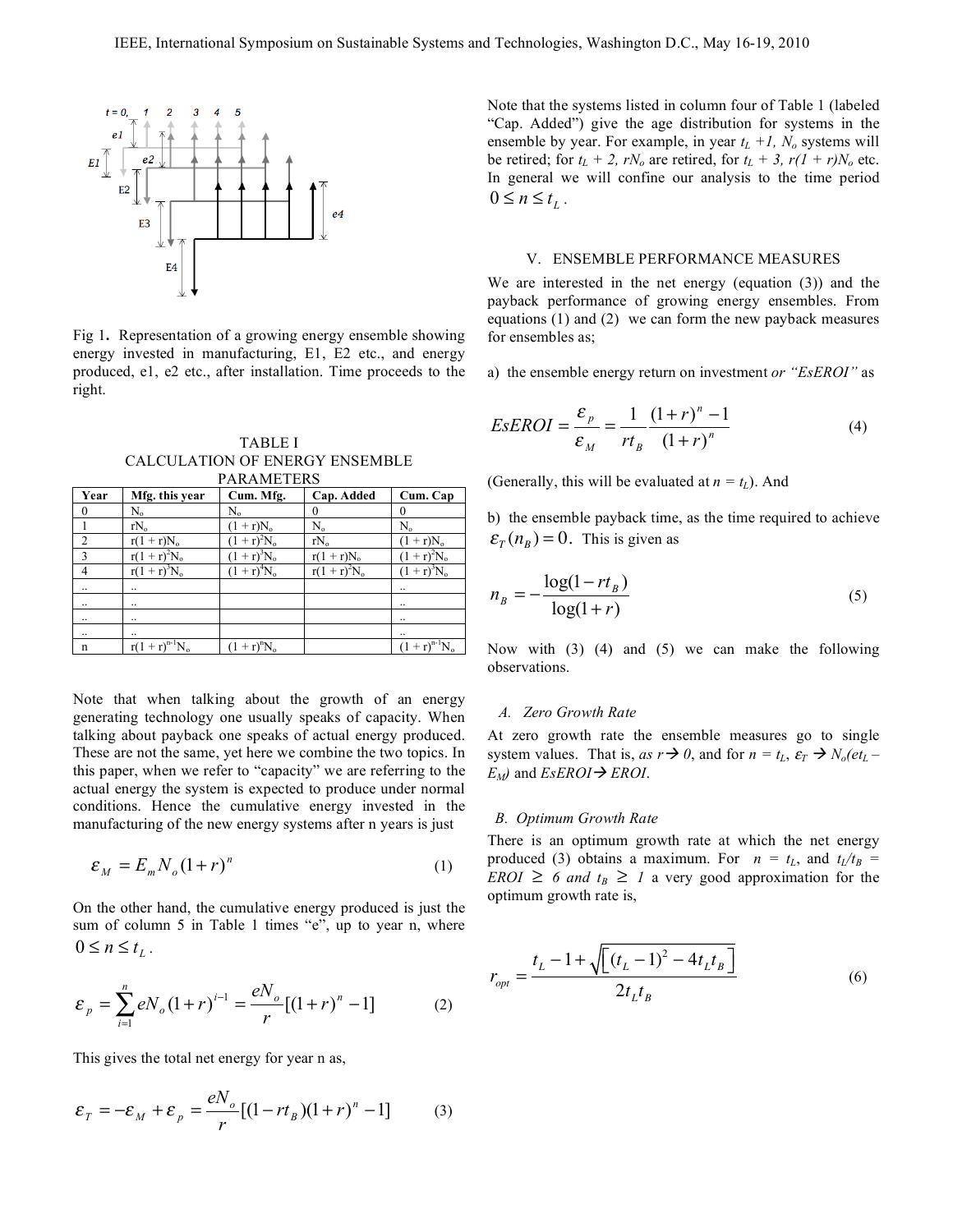Note that (6) can be approximated by  $r_{\text{opt}} = \frac{a}{n}$ ,  $r_{opt} = \frac{\alpha}{t_B}$ , where

$$
\alpha = \alpha(\frac{t_L}{t_B})
$$
 and ranges between an upper bound at  $(\frac{t_L - 1}{t_L})$ 

and lower bound at  $\frac{1}{2} (\frac{t_L - 1}{2})$ . 2 1 *L L t*  $t_L$  –

# *C. EsEROI* and  $n_B$

In general the ensemble energy return on investment is reduced during periods of growth. There are several notable growth rates. Recall that as  $r \rightarrow 0$ , *EsEROI*  $\rightarrow$  *EROI*. That is, the ensemble reduces to a single system.

We define the minimum replacement rate such that at the end of life for the first systems produced i.e. at  $n = (t_L + I)$  when *No* systems are removed from operation, there are still *No* systems remaining. Stated another way, there are  $2N<sub>o</sub>$  systems for  $n = t_L$ . This replacement rate is<sup>1</sup>

$$
r = r_r = 2^{1/t_L} - 1 \approx \frac{\ln 2}{t_L}
$$
 (7)

This results in a significant reduction in *EsEROI* at relatively modest growth rates.

$$
EsEROI(r = r_r, n = t_L) \approx \frac{EROI}{2\ln 2} = 0.72EROI
$$

At the optimum growth rate it can be shown that

$$
ESEROI(r = \frac{\alpha}{t_B}) < \frac{1}{\alpha} \tag{8}
$$

In other words, *EsEROI* can be no larger than about 2 and most likely will be less. Compared to what one might expect based on the single system performance parameter of *EROI,* this means the return on investment during growth is actually quite low.

And finally as 
$$
r \to \frac{1}{t_B}
$$
,  $EsEROI \to 1$  and  $n_B \to \infty$ .

That is, the net energy produced drops off steeply at higher growth rates, and at the critical growth rate,

$$
r_{crit} = \frac{1}{t_B},\tag{9}
$$

<sup>1</sup> Note that there are many other possible definitions of replacement rate but they all lead to the same general conclusion.

the net energy is zero  $(\epsilon_T = 0)$  and no payback occurs during growth. For  $r > r_{crit}$  the ensemble looks like an energy sink, i.e. it uses more energy than it produces.

## VI. SINGLE SYSTEM ENERGY PERFORMANCE

The energy performance of new technologies can and often does improve as the technology evolves. Such phenomenon as "learning curves" and "economies of scale" have documented how manufacturing can improve in terms of labor intensity, and cost, as well as energy efficiency [13]. Similarly, device and/or mechanism performance improves, especially when there are incentives to do so. For example, the intense competition and demand for solar-electric conversion has spurred significant improvements in photovoltaic cell and system performance over the last decade. As a result, the single system performance parameters of  $t_B$ and EROI have steadily been improving for many of the new energy technologies.

At the same time, the energy performance of many of the new energy technologies is dependent not only on technology, but also on nature. The location and weather conditions can have very significant effects on solar, wind and bio based energy sources. For example, the solar insulation over the 48 contiguous states of the U.S. varies by at least a factor of 3. As a result, a single system that pays back in only one year in southern states may take 3 years or longer in the northern regions. Other effects that are important are how these new systems may perform during use. Some solar installations in the desert for example, become coated with sand and dust requiring regular washings in order to maintain their performance. Likewise, wind power systems have been susceptible to overloading which can result in blade and gear box failures, which in turn can lead to significant down times.

Many of these effects can be addressed by technology improvements but these in turn could also affect the energy performance parameters. For example, replacement components and maintenance energy costs should be added to the manufacturing energy costs. In this regard, one of the potentially largest missing components to the usual energy evaluation of new energy systems is storage. In actuality the quality of the energy services delivered by the various new technologies under consideration is vastly different. A particular case in point is that solar and wind technologies are non dispatchable and intermittent, while bio based fuels are in theory both dispatchable and continuous (land use issues aside). Hence the current methods of characterizing wind and solar are incomplete, especially if they are to be compared with fossil fuels and biofuels. As a result, when including storage, we can expect the single system parameters (now with larger system boundaries) for wind and solar to decline i.e.  $t_B$ will be longer and EROI will be lower. Current estimates for single system energy payback metrics can be found in [14, 15, 16].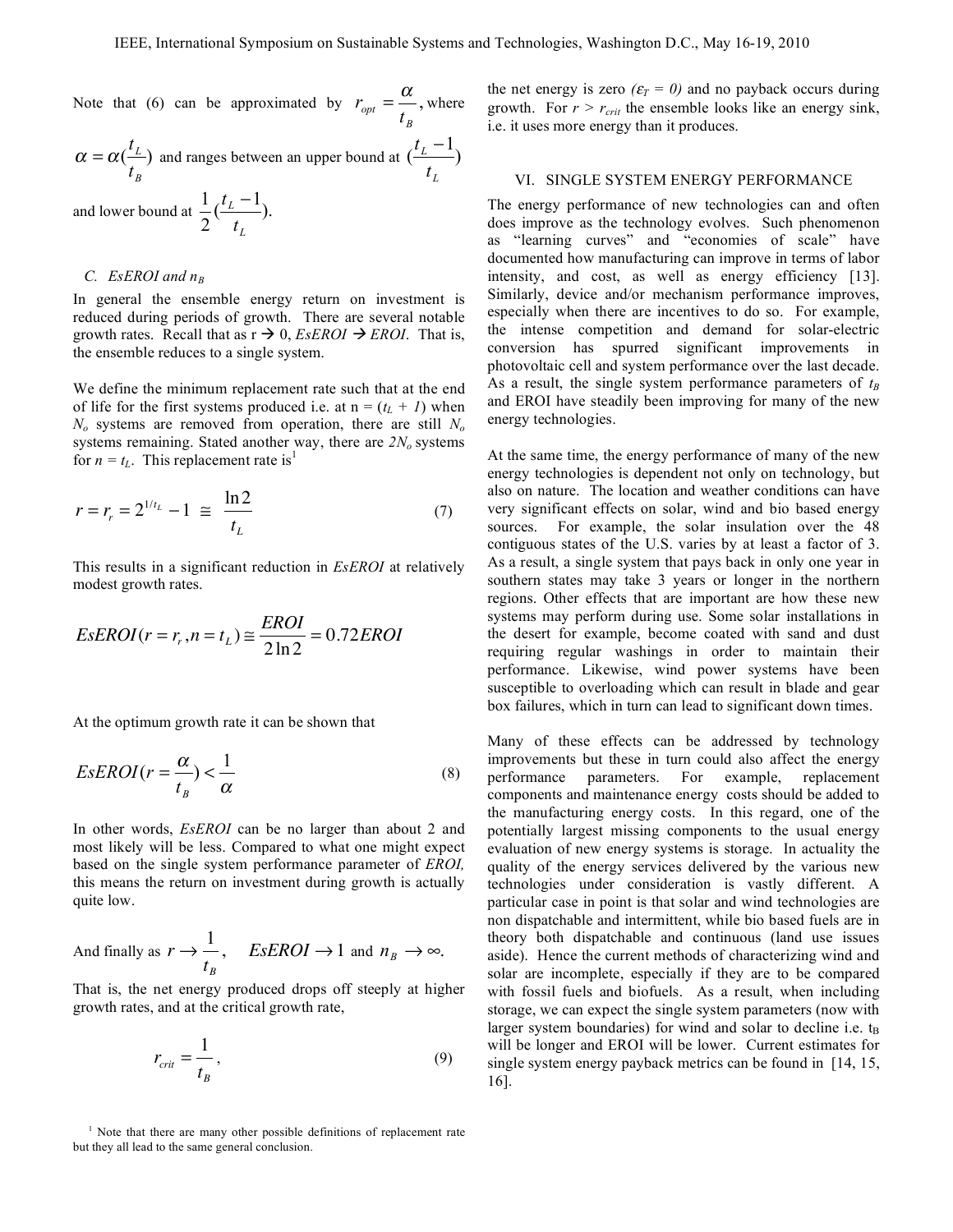# VII. PV CASE STUDY

The system ensemble sensitivity to growth can be illustrated with a couple of hypothetical, but realistic examples.

1.  $t_B = 1.5$  years;  $t_L = 25$  years; EROI = 16.7; r = 20%

This gives,  $n_B = 2$  years and EsEROI ( $t_L$ ) = 3.3

2.  $t_B = 3$  years;  $t_L = 25$  years; EROI = 8.3; r = 30%

This gives,  $n_B = 8.8$  years and EsEROI ( $t_L$ ) = 1.1

3.  $t_B = 3$  years;  $t_L = 25$  years; EROI = 8.3; r = 35%

This gives,  $n_B = \infty$ , EsEROI(t<sub>L</sub>) < 1 and  $\varepsilon_T(t_L)$  < 0.

In other words, in the first example the breakeven time is pushed out from the expected 1.5 years to 2 years and the return after 25 years is a significantly smaller fraction of the invested energy than expected (i.e. 3.3 instead of 16.7). For poorer performing systems ( $t_B = 3$  years) and higher growth (30 to 35%) we see a very serious reduction in performance compared to what one might expect from the single system performance parameters. In fact for example 3, the whole ensemble produces no new energy over the 25 year period of growth examined here, and looks essentially as an energy sink.

## VIII. BEHAVIOR FOR TIMES GREATER THAN *TL*

For times greater than  $t_L$ , old systems will be sequentially retired, subtracting from the net energy given by (3). For large growth rates this reduction may not be noticeable, but at small growth rates this reduction can be substantial. For example, as previously mentioned at the replacement rate and time  $n = t_L + 1$ , the number of energy producing systems is halved.

For any arbitrary growth rate the normalized reduction in cumulative capacity at the retirement year  $t_L + I$  is given by,

$$
1 - \frac{1}{(1+r)^{t_L}}\tag{10}
$$

More generally, we can write the expression for cumulative net energy for the time period  $t_L + 1 \le n \le 2t_L$  as

$$
\varepsilon_{T} = eN_{o} \frac{(1+r)^{n}}{r} [(1-rt_{B}) - \frac{r}{(1+r)^{n}} - \frac{r}{(1+r)^{t_{L}+1}}]
$$
\n(11)

# IX. CLOSING COMMENTS

The obvious way out of the potential growth dilemma is to improve system performance and to manage growth. System performance can be improved by improving both the system production performance as well as the manufacturing efficiency. We believe that in some cases there may actually be more potential in the later, particularly for PV.

Of all the parameters introduced here, perhaps the most important is the critical growth rate,  $r_{crit} = 1/t_B$ . We close by giving an estimate of these current values. Here we rely heavily on the results given in [16] (which generally agree with [14]). We believe these values are closer to how systems are actually functioning today. Assuming  $t_L = 25$  years for all four technologies we get: biodiesel 10%, Nuclear 24%, PV 32% and Wind 80%. Matching these values with the rates needed to address carbon emissions and greenhouse gas targets suggests that nuclear and wind appear better for the medium short term and PV is better suited for longer term. We believe that biodiesel would be a niche market because of land use issues and should grow only at modest rates. For the very short term we believe that *energy efficiency* in buildings and transportation, along with suitable incentives to prevent the rebound effect constitute the best options [13]. Of course, as technology changes these observations could change too. And we hasten to point out that there is more to this issue than just *EsEROI* and  $n_B$ .

#### REFERENCES

- [1] B. Metz, O. Davidson, P. Bosch, R. Dave, L. Meyer (Editors), "Climate Change 2007: Mitigation of Climate Change". Working Group III Contributions to the Fourth Assessment Report of the Intergovernmental Panel on Climate Change, Cambridge University Press, p 229 2007.
- [2] John A.Turner, "A realizable renewable energy future", *Science,* 285**,** 687 ,1999.
- [3] J. Hill, E. Nelson, D. Tilman, S. Polasky and D. Tiffany, "Environmental, economic, and energetic costs and benefits of biodiesel and ethanol biofuels", *PNAS*, vol. 103, No. 30, July 25, 2006, pp.11206- 11210.
- [4] A. Pradhan, D.S. Shrestha, J. Van Gerpen, and J. Duffield, "The energy balance of soybean oil biodiesel production: A review of past studies", *Transactions of the ASABE*, Vol. 5, No. 1, 2008, 185-194.
- [5] V. Fthenakis, Hyung Chul Kim and E.A. Alsema, "Emissions from photovoltaic life cycles", *Environmental Science & Technology*, accepted January 2008.
- [6] V. Fthenakis, J. E. Mason, K. Zweibel, "The technical, geographical, and economic feasibility for solar energy to supply the energy needs of the US", *Energy Policy*, 37, 2009, p.387.
- [7] V. Fthenakis, and E.A. Alsema, "Photovoltaics energy payback times, greenhouse gas emissions and external costs: 2004-early 2005 status",